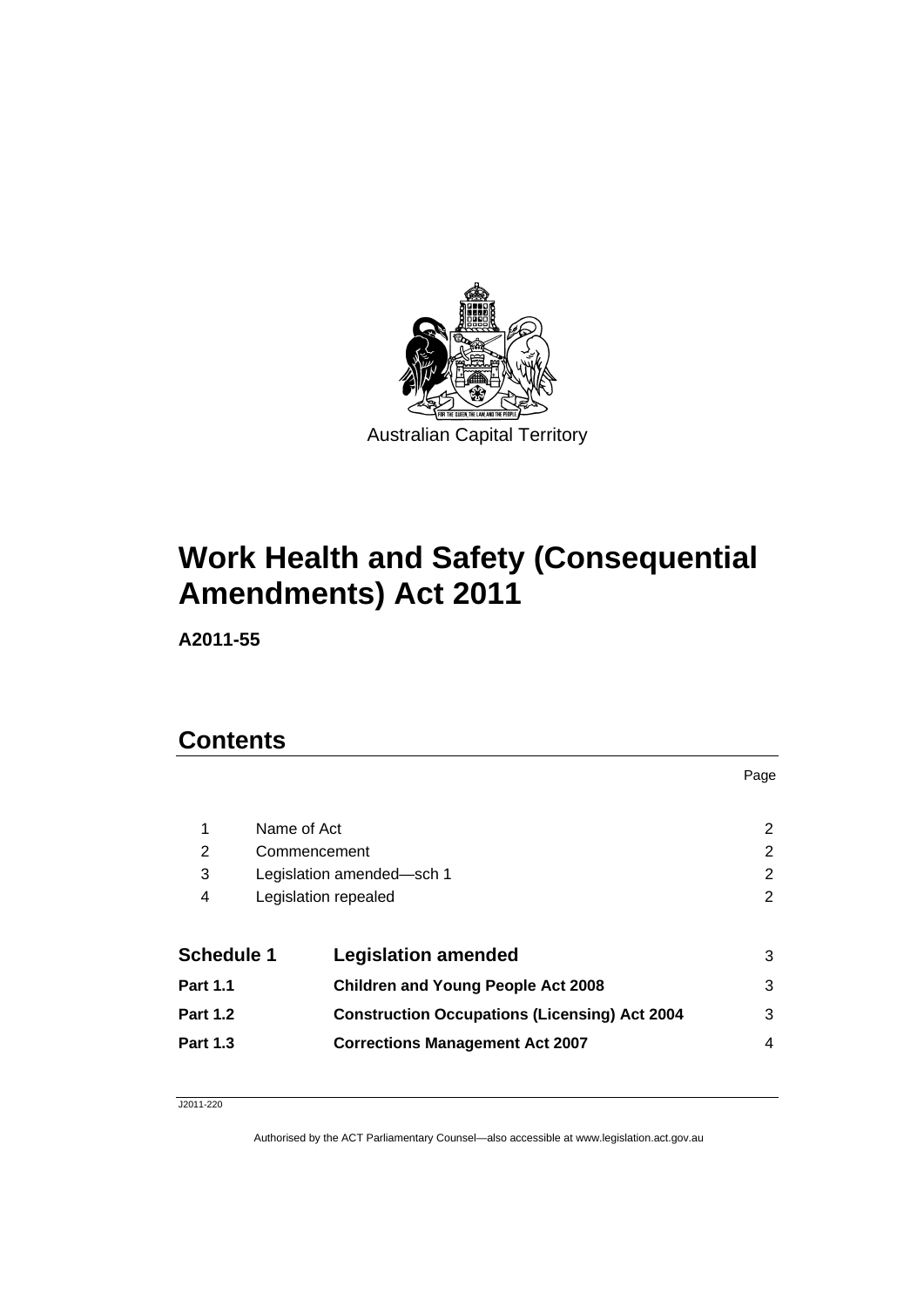#### **Contents**

|                  |                                                          | Page |
|------------------|----------------------------------------------------------|------|
| <b>Part 1.4</b>  | Crimes Act 1900                                          | 4    |
| <b>Part 1.5</b>  | <b>Crimes (Sentence Administration) Act 2005</b>         | 5    |
| <b>Part 1.6</b>  | <b>Dangerous Substances Act 2004</b>                     | 5    |
| <b>Part 1.7</b>  | <b>Dangerous Substances (Explosives) Regulation 2004</b> | 6    |
| <b>Part 1.8</b>  | <b>Dangerous Substances (General) Regulation 2004</b>    | 6    |
| <b>Part 1.9</b>  | <b>Legislation Act 2001</b>                              | 8    |
| Part 1.10        | <b>Radiation Protection Act 2006</b>                     | 9    |
| <b>Part 1.11</b> | <b>Utilities Act 2000</b>                                | 9    |
| <b>Part 1.12</b> | <b>Workers Compensation Act 1951</b>                     | 9    |
| Part 1.13        | <b>Workers Compensation Regulation 2002</b>              | 10   |

contents 2 Work Health and Safety (Consequential Amendments) Act 2011

A2011-55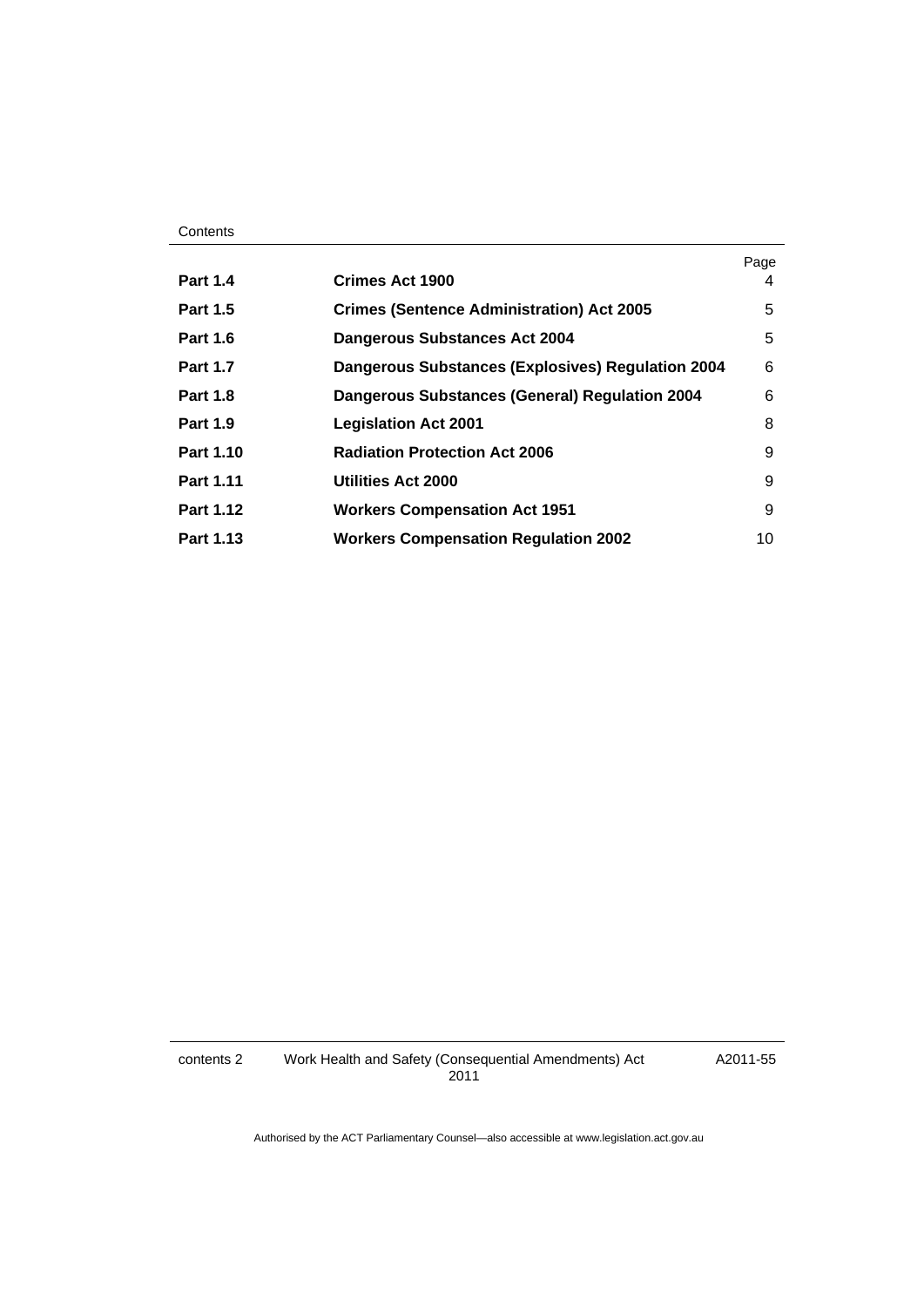

# **Work Health and Safety (Consequential Amendments) Act 2011**

**A2011-55** 

Ī

An Act to amend legislation because of the enactment of the *Work Health and Safety Act 2011*

The Legislative Assembly for the Australian Capital Territory enacts as follows:

J2011-220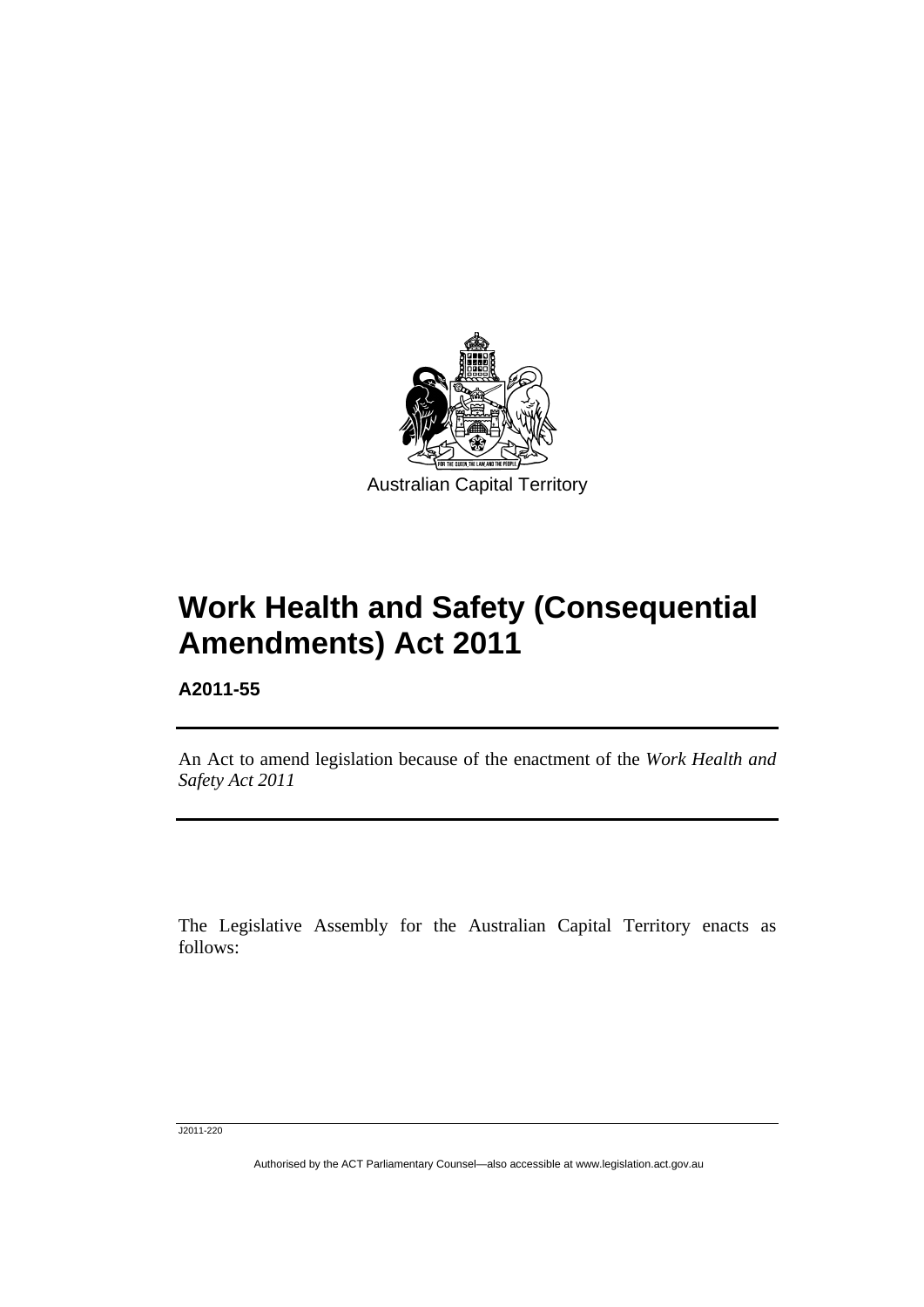<span id="page-3-3"></span><span id="page-3-2"></span><span id="page-3-1"></span><span id="page-3-0"></span>

| $\overline{\mathbf{1}}$ | <b>Name of Act</b>                                                                                                                                                                                                                     |  |  |
|-------------------------|----------------------------------------------------------------------------------------------------------------------------------------------------------------------------------------------------------------------------------------|--|--|
|                         | This Act is the Work Health and Safety (Consequential<br>Amendments) Act 2011.                                                                                                                                                         |  |  |
| $\overline{2}$          | <b>Commencement</b>                                                                                                                                                                                                                    |  |  |
|                         | This Act commences on the commencement of the Work Health and<br>Safety Act 2011.                                                                                                                                                      |  |  |
|                         | The naming and commencement provisions automatically commence on<br><b>Note</b><br>the notification day (see Legislation Act, $s$ 75 (1)).                                                                                             |  |  |
| $\mathbf{3}$            | Legislation amended-sch 1                                                                                                                                                                                                              |  |  |
|                         | This Act amends the legislation mentioned in schedule 1.                                                                                                                                                                               |  |  |
| $\overline{\mathbf{4}}$ | <b>Legislation repealed</b>                                                                                                                                                                                                            |  |  |
| (1)                     | The following legislation is repealed:<br>Work Safety Act 2008 (A2008-51);<br>$\bullet$<br>Work Safety Regulation 2009 (SL2009-45);<br>Magistrates Court (Work Safety Infringement<br><i>Notices</i> )<br>Regulation 2009 (SL2009-47). |  |  |
| (2)                     | All other legislative instruments under the Work Safety Act 2008<br>$(A2008-51)$ are repealed.                                                                                                                                         |  |  |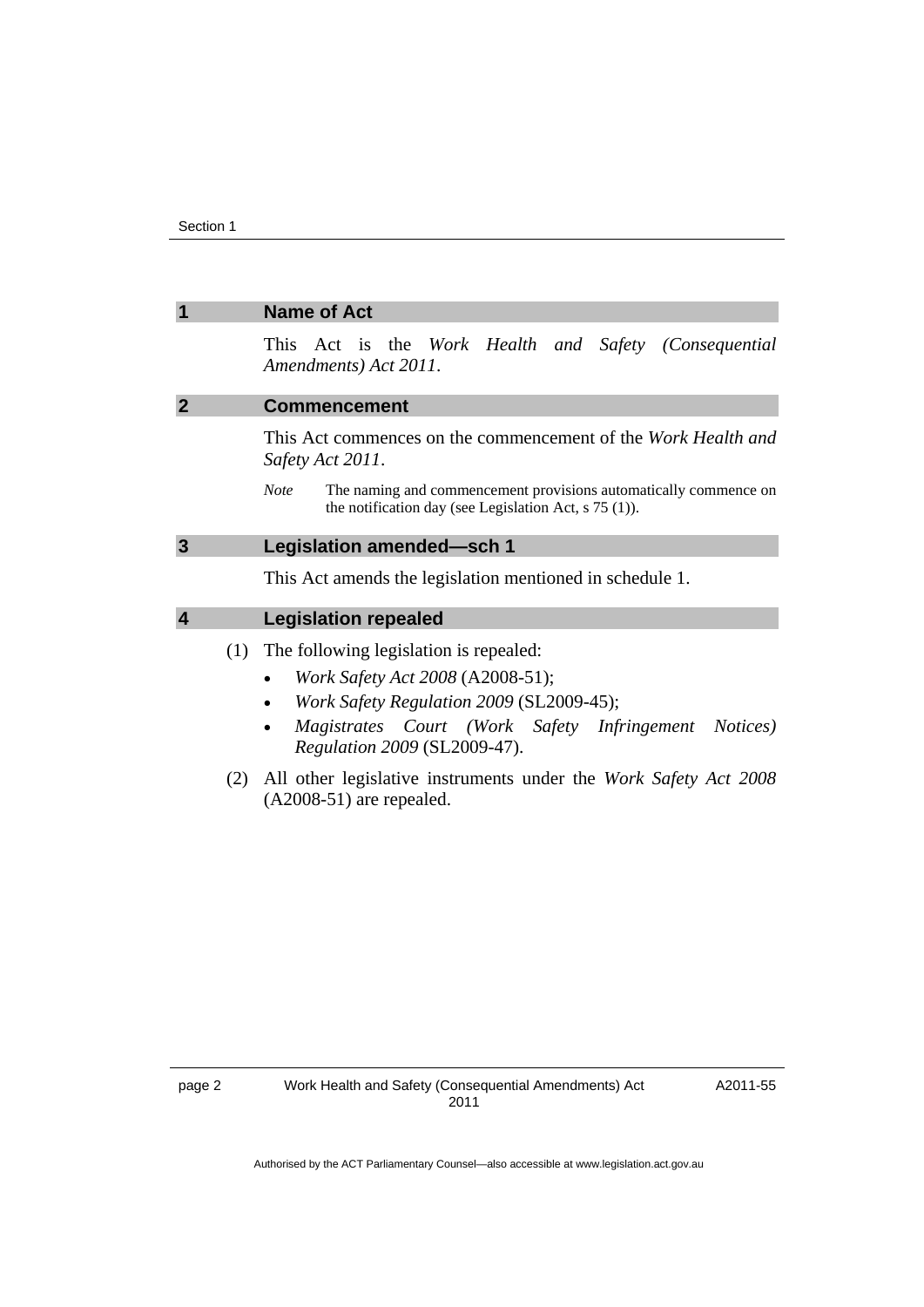# <span id="page-4-0"></span>**Schedule 1 Legislation amended**

(see s 3)

# <span id="page-4-1"></span>**Part 1.1 Children and Young People Act 2008**

| [1.1] | Part 21.3, note |                                                                               |  |  |
|-------|-----------------|-------------------------------------------------------------------------------|--|--|
|       | substitute      |                                                                               |  |  |
|       | <b>Note</b>     | Work safety matters are dealt with in the Work Health and Safety<br>Act 2011. |  |  |
| [1.2] |                 | Part 21.4, note                                                               |  |  |
|       | substitute      |                                                                               |  |  |
|       | <b>Note</b>     | Work safety matters are dealt with in the Work Health and Safety<br>Act 2011. |  |  |

# <span id="page-4-2"></span>**Part 1.2 Construction Occupations (Licensing) Act 2004**

# **[1.3] Section 123AA, definition of** *public safety agency***, paragraphs (g) to (i)**

### *substitute*

- (g) the director-general responsible for the *Work Health and Safety Act 2011*;
- (h) the commissioner appointed under the *Work Health and Safety Act 2011*;
- (i) an inspector appointed under the *Work Health and Safety Act 2011*;

A2011-55

Work Health and Safety (Consequential Amendments) Act 2011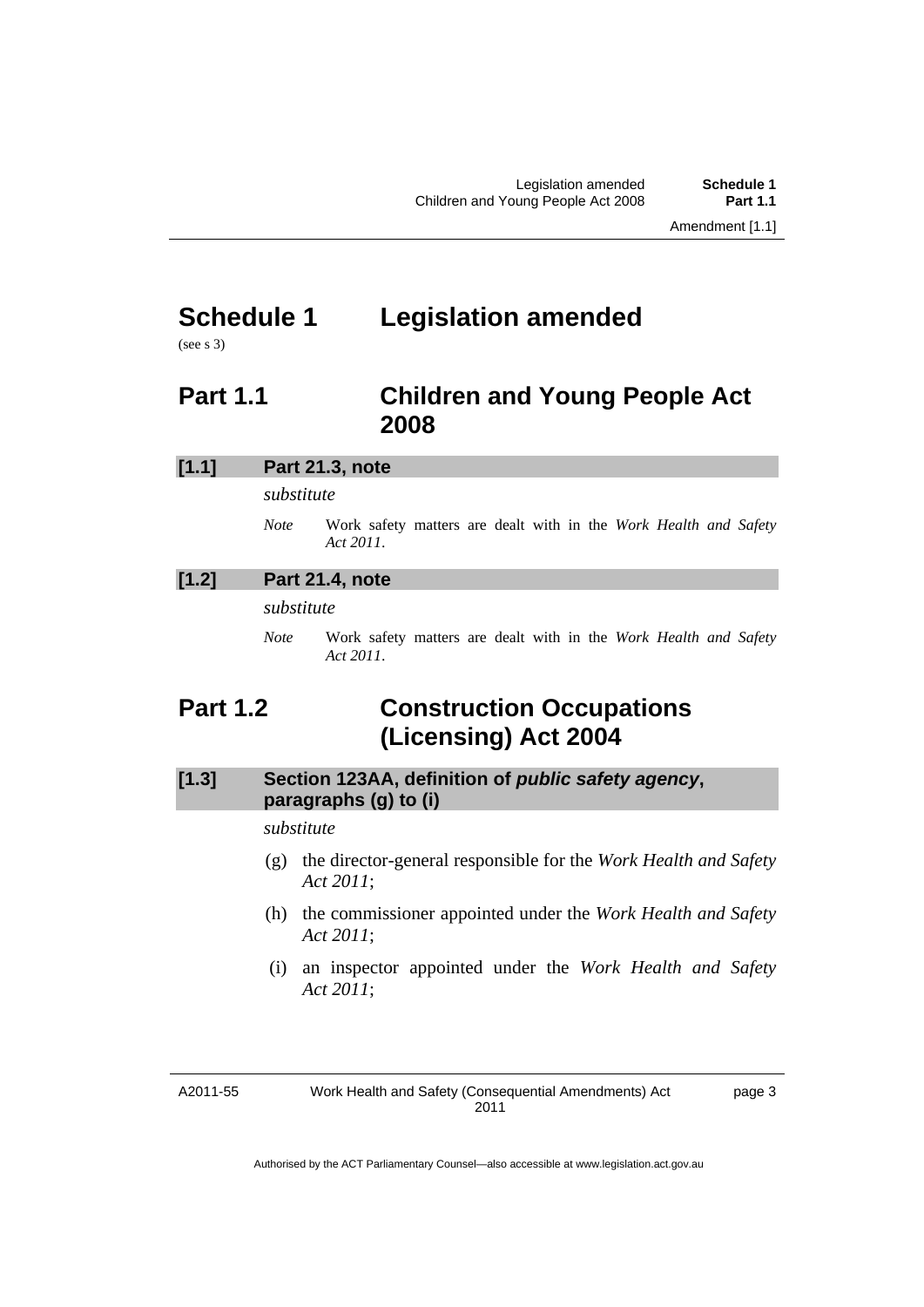# <span id="page-5-0"></span>**Part 1.3 Corrections Management Act 2007**

| [1.4] | <b>Section 219 heading</b>             |  |  |
|-------|----------------------------------------|--|--|
|       | substitute                             |  |  |
| 219   | Detainee's work—work health and safety |  |  |
| [1.5] | Section 219 (1) and (3)                |  |  |
|       | omit                                   |  |  |
|       | <i>Work Safety Act 2008</i>            |  |  |
|       | substitute                             |  |  |
|       | Work Health and Safety Act 2011        |  |  |
|       |                                        |  |  |

# <span id="page-5-1"></span>**Part 1.4 Crimes Act 1900**

### **[1.6] Section 49E (7)**

*omit* 

director-general for the *Work Safety Act 2008* 

*substitute* 

regulator under the *Work Health and Safety Act 2011*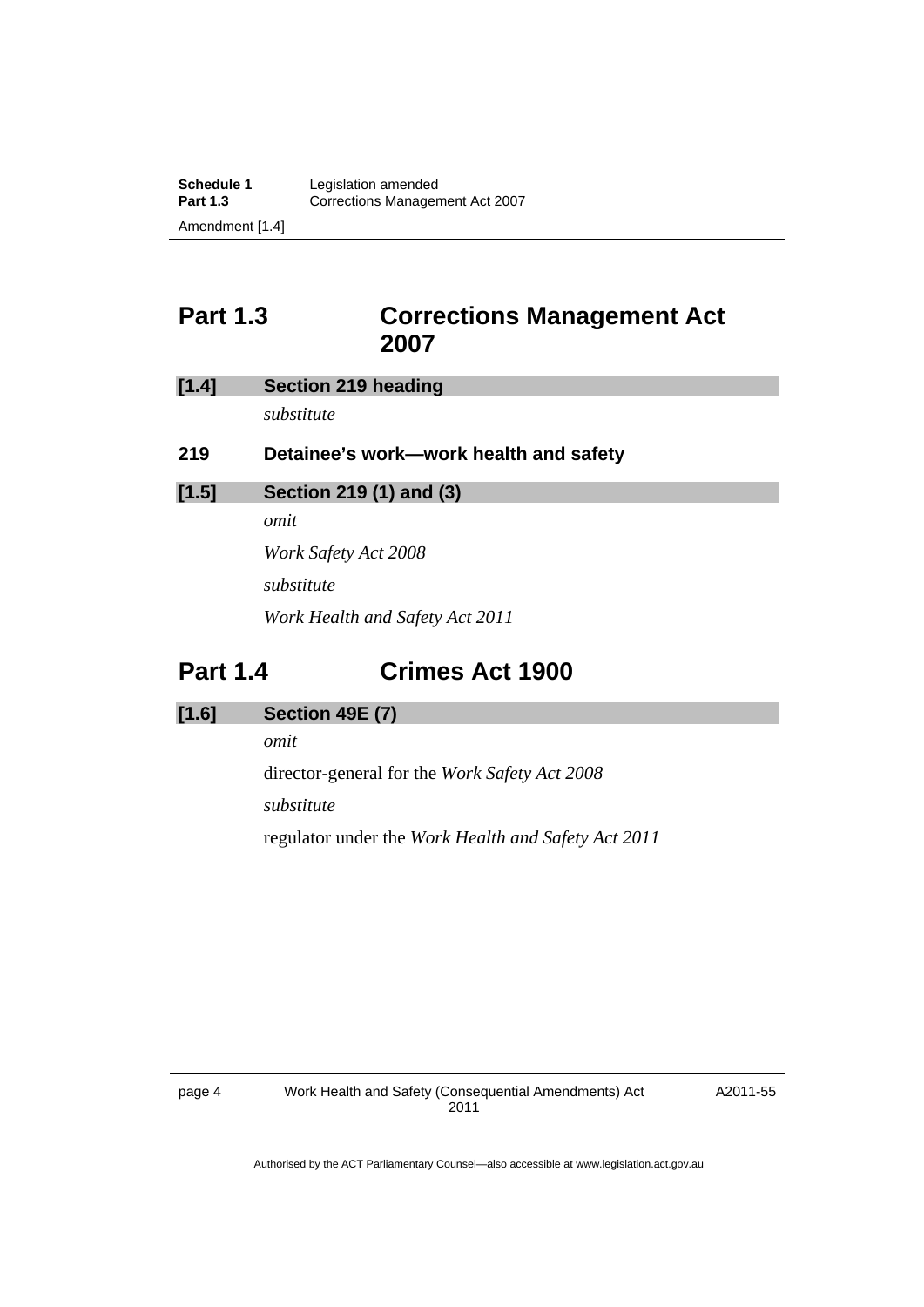# <span id="page-6-0"></span>**Part 1.5 Crimes (Sentence Administration) Act 2005**

| [1.7] |  | <b>Section 320 heading</b> |
|-------|--|----------------------------|
|       |  |                            |

*substitute* 

| 320 |  |  | Community service work—work health and safety |  |
|-----|--|--|-----------------------------------------------|--|
|-----|--|--|-----------------------------------------------|--|

### **[1.8] Section 320 (1) and (3)**

*omit* 

*Work Safety Act 2008 substitute Work Health and Safety Act 2011* 

# <span id="page-6-1"></span>**Part 1.6 Dangerous Substances Act 2004**

| [1.9] | Section 8 (1), note 2 |  |
|-------|-----------------------|--|

*omit* 

*Work Safety Act 2008*.

#### *substitute*

*Work Health and Safety Act 2011*.

A2011-55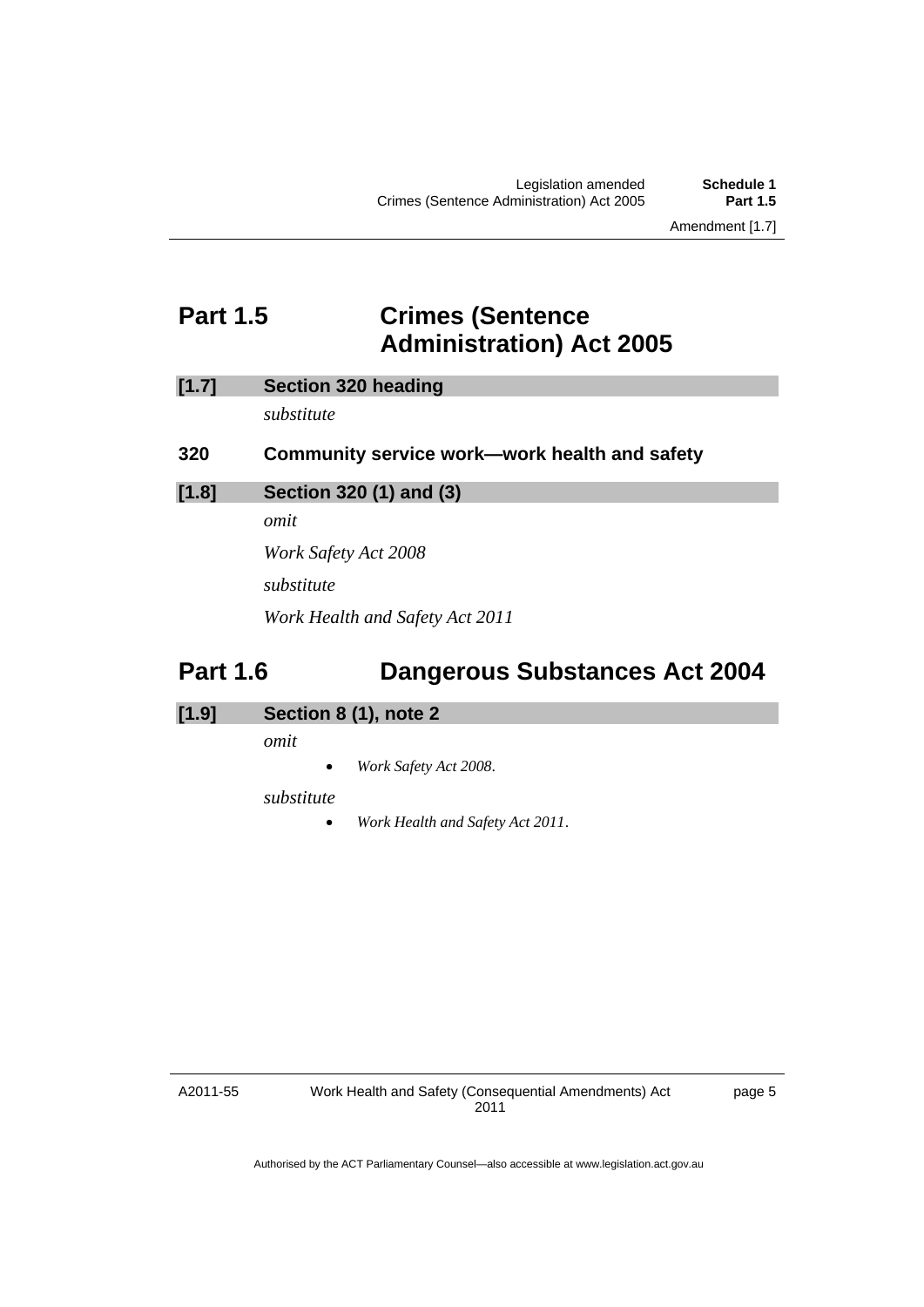# <span id="page-7-0"></span>**Part 1.7 Dangerous Substances (Explosives) Regulation 2004**

### **[1.10] Schedule 2, section 2.1 (3)**

*omit* 

any work safety representative under the *Work Safety Act 2008*

*substitute* 

a health and safety representative under the *Work Health and Safety Act 2011*

# <span id="page-7-1"></span>**Part 1.8 Dangerous Substances (General) Regulation 2004**

**[1.11] Section 203, new definition of** *health and safety representative* 

*insert* 

*health and safety representative*—see the *Work Health and Safety Act 2011*, dictionary.

**[1.12] Section 203, definition of** *work safety representative omit* 

### **[1.13] Section 219 (7), definition of** *responsible person***, paragraph (b)**

*substitute* 

 (b) a health and safety representative of the employees at the premises where the exposed person works; or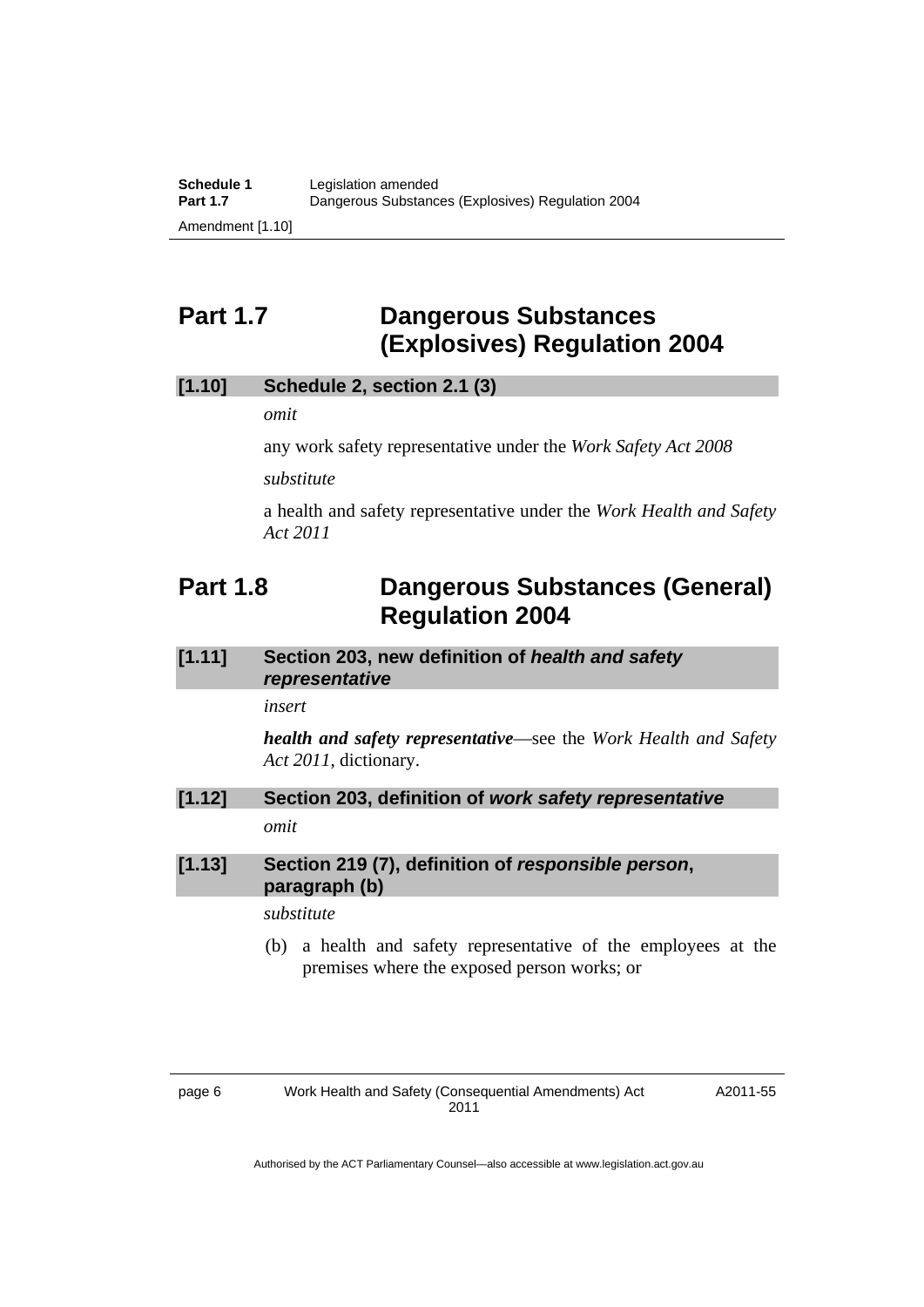# **[1.14] Section 226 (1) (b)**

*substitute* 

(b) any health and safety representative of the employees.

#### **[1.15] Section 245 (3), notes 2 and 3**

*omit* 

work safety representatives

*substitute* 

health and safety representatives

### **[1.16] Section 275 (2) (b)**

*substitute* 

 (b) given to any health and safety representative of employees who handle dangerous substances at the controlled premises; and

#### **[1.17] Section 276 (2)**

*omit* 

work safety representative

*substitute* 

health and safety representative

#### **[1.18] Section 277 (3) (b)**

### *substitute*

 (b) given to any health and safety representative of employees who handle dangerous substances at the premises; and

#### A2011-55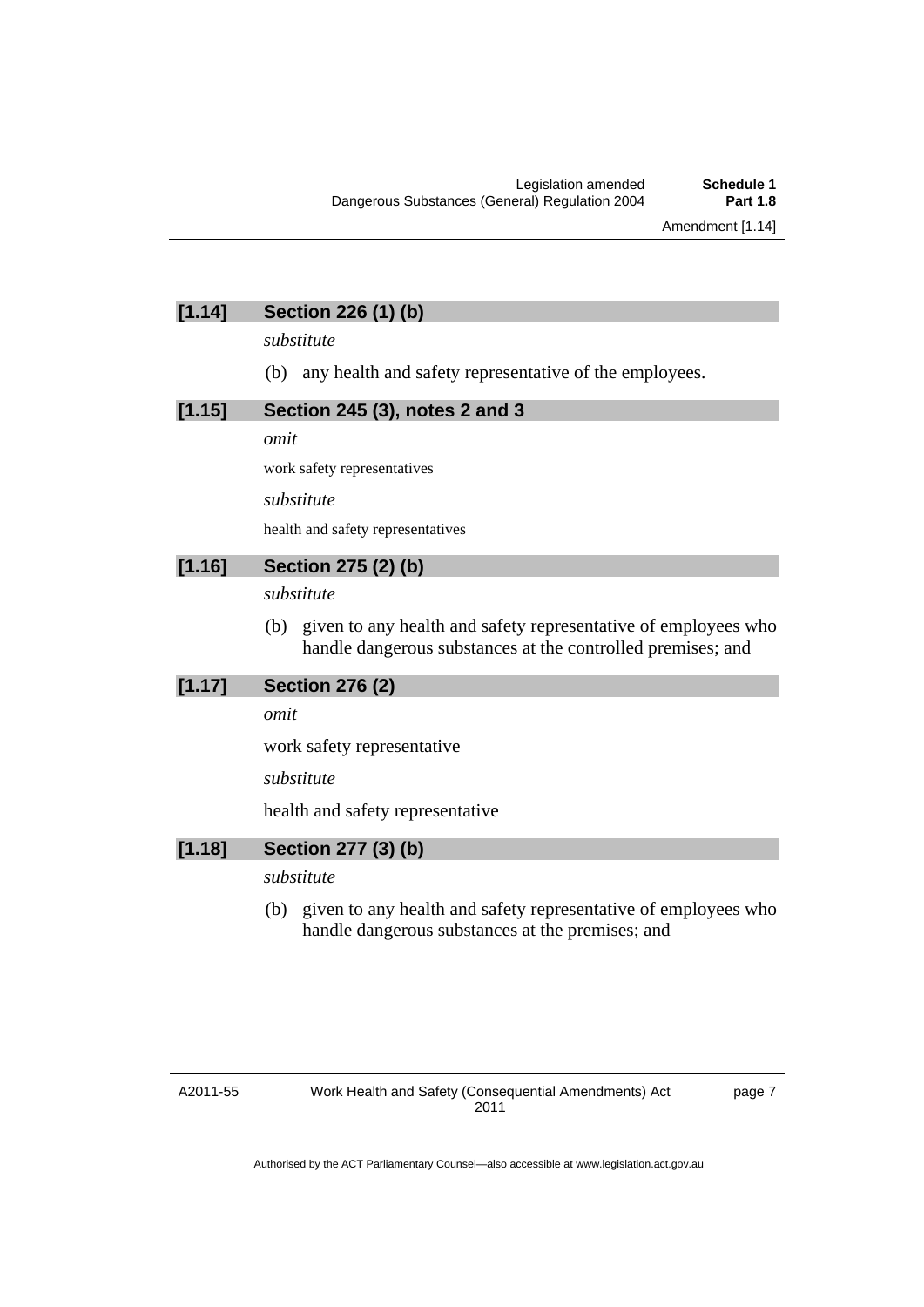**Schedule 1** Legislation amended<br> **Part 1.9** Legislation Act 2001 Legislation Act 2001 Amendment [1.19]

### **[1.19] Section 278 (3) (b)**

*substitute* 

 (b) given to any health and safety representative of employees who handle dangerous substances at the premises; and

**[1.20] Section 279 (2) (b)** 

*substitute* 

(b) any health and safety representative of those employees;

### **[1.21] Dictionary, new definition of** *health and safety representative*

#### *insert*

*health and safety representative*, for chapter 2 (Certain dangerous substances)—see the *Work Health and Safety Act 2011*, dictionary.

## **[1.22] Dictionary, definition of** *work safety representative omit*

# <span id="page-9-0"></span>**Part 1.9 Legislation Act 2001**

### **[1.23] Dictionary, part 1, definition of** *work safety commissioner*

### *substitute*

*work safety commissioner* means the work safety commissioner under the *Work Health and Safety Act 2011*.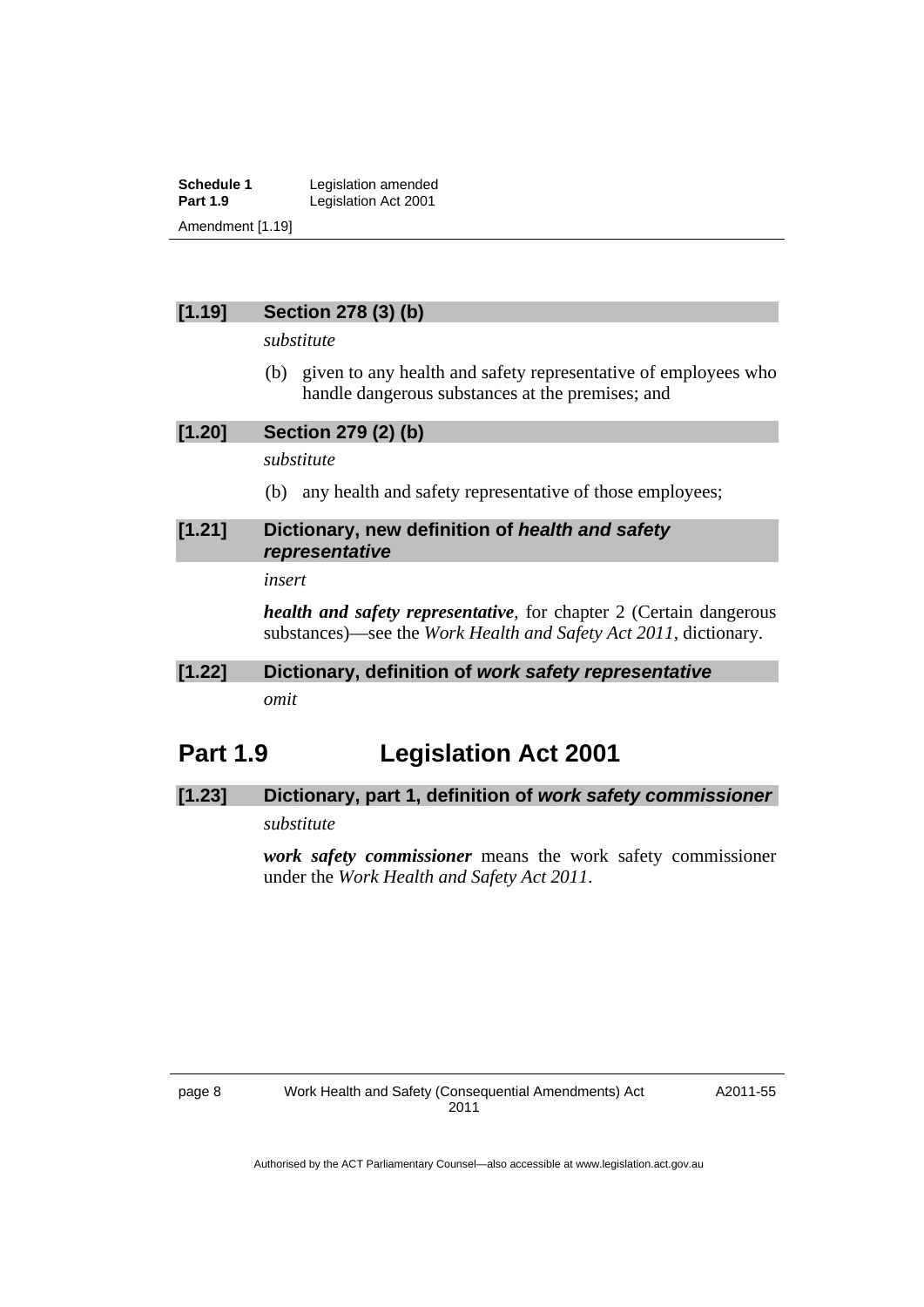# <span id="page-10-0"></span>**Part 1.10 Radiation Protection Act 2006**

### **[1.24] Section 115 (4) (f)**

*substitute* 

 (f) to the director-general of the administrative unit responsible for the *Work Health and Safety Act 2011*; or

# <span id="page-10-1"></span>**Part 1.11 Utilities Act 2000**

### **[1.25] Section 20 (2) (l)**

*substitute* 

(l) the *Work Health and Safety Act 2011*.

# <span id="page-10-2"></span>**Part 1.12 Workers Compensation Act 1951**

### **[1.26] Section 206 (2) (a), note**

#### *substitute*

*Note* This function is given to the work safety council under the *Work Health and Safety Act 2011*, sch 2, s 2.2 (1) (a).

#### **[1.27] Section 206 (2) (b), note 1**

#### *substitute*

*Note 1* The power to set up an advisory committee if necessary to assist in the exercise of a function is given to the work safety council under the *Work Health and Safety Act 2011*, sch 2, s 2.16.

### **[1.28] Section 206 (3), definition of** *work safety council*

#### *substitute*

*work safety council* means the work safety council established under the *Work Health and Safety Act 2011*, schedule 2, section 2.1.

A2011-55

Work Health and Safety (Consequential Amendments) Act 2011